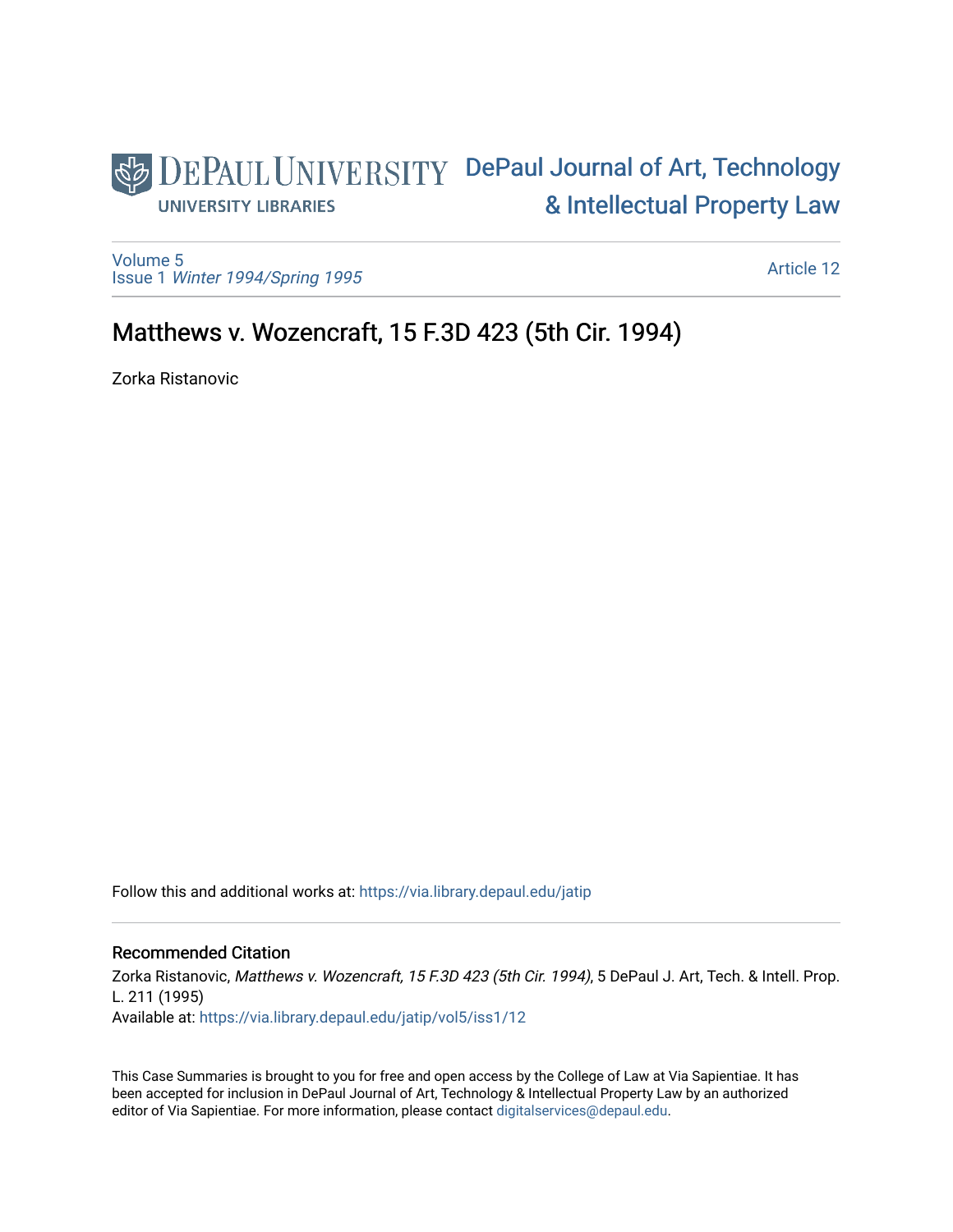# **CASE SUMMARIES**

## **Matthews v. Wozencraft,**

### **15 F.3D** 423 **(5TH** CiR. 1994).

#### *INTRODUCTION*

Creig Matthews, a former undercover narcotics officer, sued Kim Wozencraft, his former wife and partner, for misappropriation of his likeness and invasion of privacy when she authored a book about their undercover investigations and based one of the characters on Matthews. The United States District Court for the Eastern District of Texas held that appropriation of one's "likeness" did not include appropriation of one's life story, and therefore granted summary judgment for the defendants. The United States Court of Appeals for the Fifth Circuit affirmed.

#### *FAcTS*

The Plaintiff, Creig Matthews, was an undercover narcotics officer working for the Tyler, Texas police department where he used the aliases "Jim" and "Jim Meyers." The Defendant, Kim Wozencraft, was also an undercover narcotics officer who worked with Matthews in making undercover drug purchases. Together they conducted a major drug investigation in the spring of 1979.

The primary target in the Tyler investigation was Ken Bora, for whom Matthews worked undercover as a bartender. After several unsuccessful attempts to purchase drugs from Bora, Matthews and Wozencraft were instructed by the Tyler police chief to make a phony "stash" case on him.

During the investigation, both Matthews and Wozencraft used drugs to make drug purchases and for personal use, and eventually became addicted. During this time they also became romantically involved and eventually they married. By the end of the investigation, they had assembled over 200 drug cases and arrested 100 defendants.

Matthews and Wozencraft soon began testifying at the trials of some of the drug defendants. They falsely denied using drugs during the investigation and falsely testified that they had bought cocaine from Bora. Evidence of their misconduct arose, and Matthews and Wozencraft eventually plead guilty and were sentenced to terms in federal prison.

While in prison, Wozencraft and Matthews signed a contract with a fellow inmate, John Rubien, whereupon they agreed Wozencraft and Rubien would coauthor a book based upon Matthews and Wozencraft's undercover investigations. In the spring of 1983, Wozencraft was released from prison, she divorced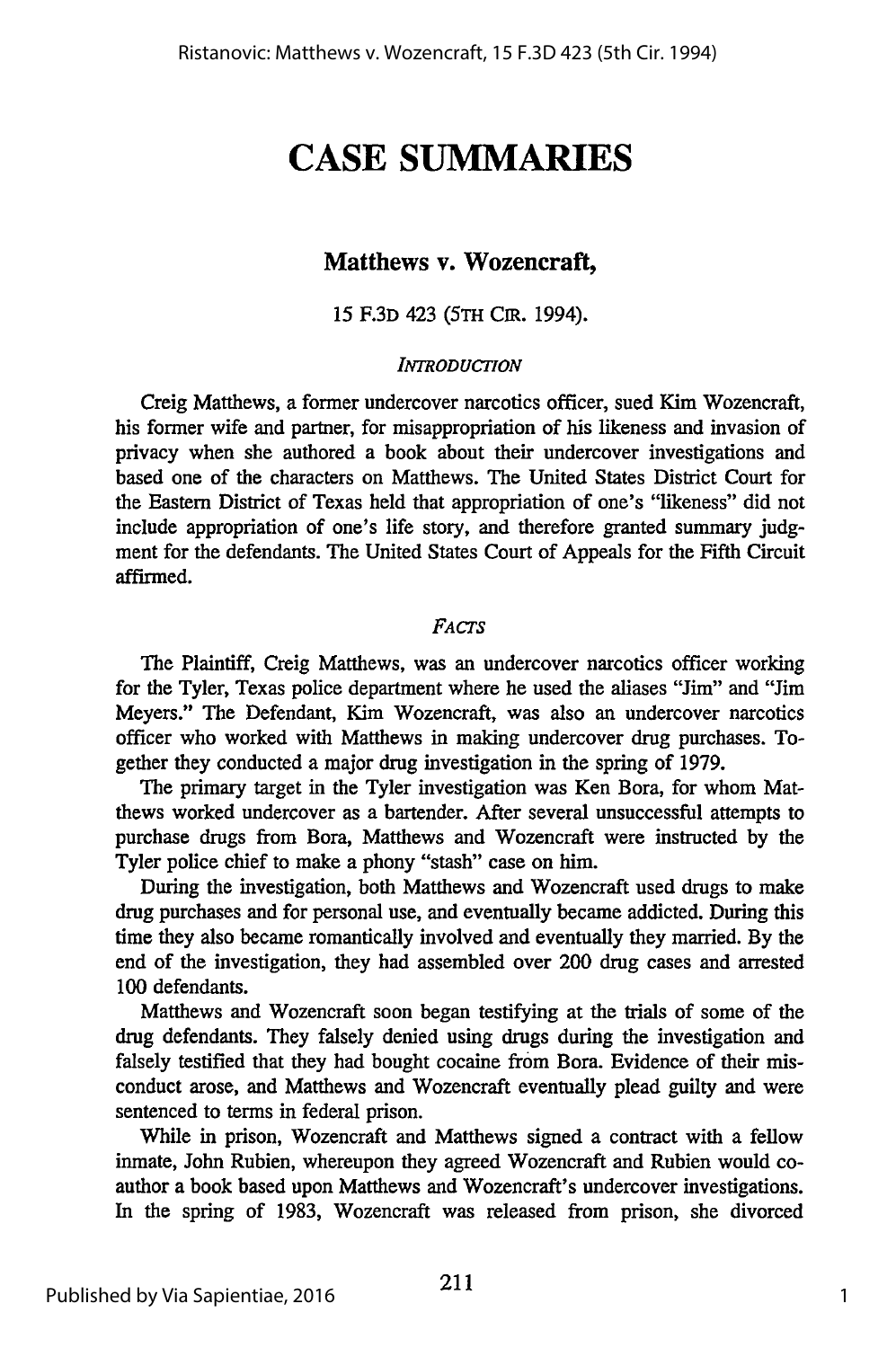### *DEPAUL J. ART & ENT. LAW* 212 **[Vol.** V:211

Matthews, and began writing the book entitled "RUSH." She sold her manuscript to Random House and sold the movie rights for one million dollars. Matthews received no compensation for the portrayal of his likeness in the book and movie.

The book "RUSH" was labeled a novel and stated on its copyright page that "it is a work of fiction" and that "any resemblance its characters may have to persons living or dead is purely coincidental." Nevertheless, there was substantial evidence that the character Jim Rayner was based upon Matthews and that the public recognized him as that character. Matthews filed suit against Wozencraft, Random House, the Zanuck Company, and MGM alleging misappropriation of his likeness and invasion of privacy. The defendants filed motions of summary judgment which the district court granted. The plaintiff appealed.

#### *LEGAL ANALYSIS*

The issue before the Court of Appeals was whether Wozencraft appropriated Matthews' name or likeness for commercial benefit. According to the Restatement, "one who appropriates to his own use or benefit the name or likeness of another is subject to liability to the other for invasion of his privacy."' In order to state a claim of misappropriation under Texas law, three elements must be shown: (1) that the defendant appropriated the plaintiff's name or likeness for the value associated with it, and not in an incidental manner or for a newsworthy purpose; (2) that the plaintiff can be identified from the publication; and (3) that there was some advantage or benefit to the defendant.<sup>2</sup>

The tort of misappropriation of name or likeness is intended to protect the value of an individual's notoriety or skill from excessive exploitation.<sup>3</sup> In order for there to be any such liability, the defendant must have appropriated "the reputation, prestige, social or commercial standing, public interest or other values of the plaintiff's name or likeness" for a commercial benefit.<sup>4</sup> The Court of Appeals in the present case found that the term "likeness" does not include general incidents from a person's life, especially when fictionalized, since the narrative of an individual's life possesses no intrinsic value that would be reduced by repeated use. Furthermore, the court found that Matthews' name or likeness had no independent value for Wozencraft to appropriate, and the use of his name would not add value to her book. Wozencraft created fiction from factual events that happened to include Matthews, and was not benefitting in any way from his identification with the Jim Raynor character in the book. The court held that since Matthews was unable to prove all three elements of misappropriation, he failed to state a claim under Texas law.

The court went on to say that even if Texas courts recognized a cause of

**<sup>1.</sup> RESTATEMENT SECOND OF** TORTs, § **652C (1977).**

*<sup>2.</sup> See* **J.** Hadley Edgar **&** Janes **B.** Sales, **TExAs TORTS AND** REMEDIES, § **53.06[2];** Faloona v. Hustler Magazine, **799 F.2d 1000** (5th Cir. **1986).**

**<sup>3.</sup> RESTATEMENT (SECOND)** OF ToRTS, § **652C,** cmt. **c (1977).**

*<sup>4.</sup> Id.* https://via.library.depaul.edu/jatip/vol5/iss1/12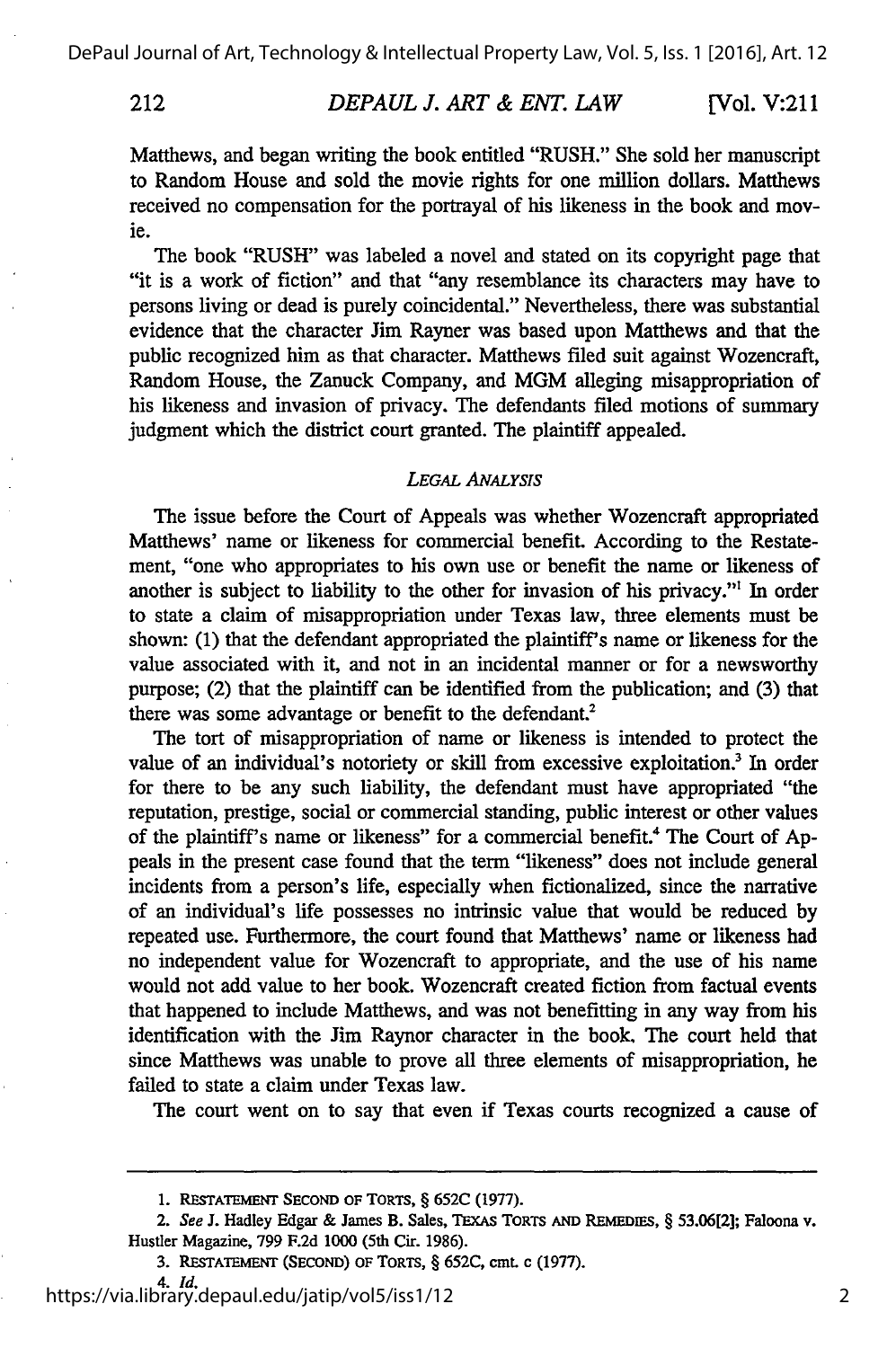action for misappropriation of one's life story, they would likely recognize an exception for biographies. This is due to the fact that "only the use of an individual's identity in advertising infringes on the persona."5

Even assuming Matthews had created a genuine issue of material fact on his misappropriation claim, the court felt Wozencraft would have been entitled to summary judgment as a matter of law because of free speech and public domain defenses. Matthews was converted into a public figure by the book "RUSH" and the publicity it received.<sup>6</sup> Since the same constitutional standards apply to invasion of privacy as to libel actions,<sup>7</sup> the book "RUSH" would be protected by the First Amendment, absent a showing of a reckless disregard for the truth.<sup>8</sup> Since neither the book nor the movie held Matthews in a false light or embarrassing way, the court held the book was protected by the First Amendment.

Likewise, "liability for misappropriation will not arise when the information in question is in the public domain, for the public figure no longer has the right to control the dissemination of the information." Since his participation in the Tyler drug investigation and incarceration for illegal conduct, Matthews has been interviewed several times by the national media. Furthermore, he cooperated in the publication of *Smith County Justice,* a non-fiction book detailing his life and the events surrounding the drug investigation. He also testified as to his activities at the trials of some of the drug defendants, and conceded that corruption of law enforcement officers is a matter of public concern. Therefore, due to the fact that all the material facts underlying "RUSH" were a matter of public record and were in the public domain, the court found the defendants were entitled to fair use of the information.<sup>10</sup>

#### *CONCLUSION*

The Court of Appeals for the Fifth Circuit affirmed the lower court's grant of summary judgment to the defendants and thereby refused to recognize a cause of action for the appropriation of one's life story. The court's reasoning was that a person's life story does not possess any intrinsic value that would be reduced by repeated use, as does a celebrity's name or likeness. The court further held that even if the courts recognized a cause of action for appropriation of one's life

**<sup>5.</sup>** George M. Armstrong, Jr., *The Reification of Celebrity: Persona as Property,* 51 **LA.** L. REv. 443, 467 **(1991)** (citing Rogers v. Grimedi, **695** F. Supp. 112, 121 **(S.D.N.Y. 1988)).**

**<sup>6.</sup> See** Gertz v. Robert Welch, Inc., 418 U.S. 323 (1974).

**<sup>7.</sup>** Meeropol **v.** Nizer, **560 F.2d 1061, 1067 (2d** Cir. **1977).**

*<sup>8.</sup> See* Time, Inc. v. Hill, **385 U.S.** 374 **(1967).**

*<sup>9.</sup> See* Douglass v. Hustler Magazine, **769 F.2d 1128, 1139** (7th Cir. **1985).**

**<sup>10.</sup>** *Id.*